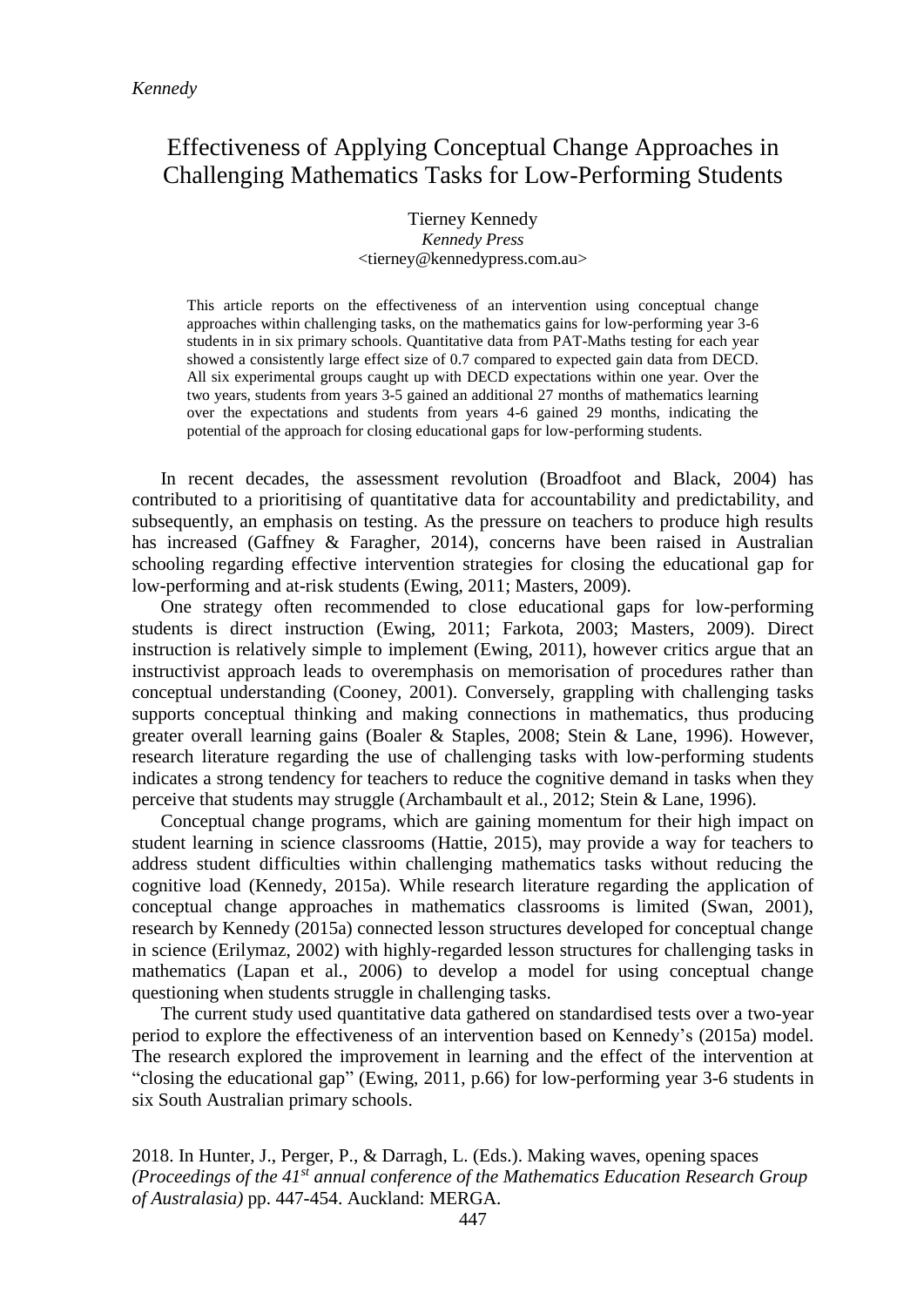# Literature review

The move towards greater accountability in recent decades (Gaffney & Faragher, 2014) has led to trialling of intervention strategies to improve learning gains (Farkota, 2003) and "close the educational gaps" (Ewing, 2011, p.66) for low-performing students. In a review of numeracy and literacy achievement across Australian schools, Masters (2009) found that by year five a gap of 2.5 years was observable between the lowest 20% and highest 20% of students and increased with each subsequent year of schooling. This observation led Masters to conclude that, "Australian students who slip behind in their literacy and numeracy learning during their primary years often never catch up." (Masters, 2009, p.vii).

Reports on Australian schooling recommend direct instruction as an effective intervention for low-performing students (Ewing, 2011; Farkota, 2003; Masters, 2009). With an effect size (Cohen's *d*, Cohen, 1988) of 0.60 in standardised testing (Hattie, 2015), direct instruction is an appealing strategy for school leaders who feel pressured to improve student results in such testing (Masters, 2009), thus setting the benchmark by which other interventions may be judged (Ewing, 2011).

In contrast, while research on challenging tasks has found large overall learning gains for students (Boaler & Staples, 2008; Stein & Lane, 1996), the type of evidence gathered does not easily align with the quantitative data produced by standardised testing. Australian research into challenging tasks has tended to focus on student engagement in questions that are authentic and complex rather than simple or standardised, such as those that require making connections between concepts, devising solution strategies and exploring multiple pathways to solutions (Sullivan et al., 2006; Sullivan et al., 2013; Sullivan et al., 2014). This presents a significant dilemma for schools and teachers who wish to trial challenging tasks yet are increasingly judged on improved student achievement from standardised testing (Gaffney & Faragher, 2014; Masters, 2009).

Concerns have also been raised regarding how teachers use challenging tasks with lowperforming students. Researchers have observed that teachers have difficulty identifying potential barriers to learning prior to engaging in challenging tasks (Mousley et al., 2007), may be unsure how to address student misconceptions and alternative conceptions that are uncovered (Son  $& Kim, 2015$ ), and tend to reduce the cognitive demand in tasks when they perceive students may struggle (Archambault et al., 2012; Stein & Lane, 1996). Creating a class culture of persistence (Sullivan et al., 2013), teacher questioning in response to correct or incorrect answers (Boaler & Staples, 2008; Swan, 2001), and the use of enabling prompts to maintain the cognitive load (Sullivan et al., 2006), have been identified as key components for supporting students who struggle in challenging tasks.

Conceptual change programs may provide a way of addressing the concerns raised by researchers with using challenging tasks for low-performing students (Kennedy, 2015a), while still producing the quantitative data valued within the current climate of the assessment revolution. Research on the impact of conceptual change programs in science classrooms have consistently produced large effect sizes of 1.16 (Hattie, 2015), indicating significant potential for closing educational gaps. When applying a similar approach to mathematics, Kennedy (2015a) found that incorporating conceptual change questioning into challenging mathematics tasks encouraged students to alter their existing conceptions.

Conceptual change approaches centre around the idea of motivating learners to change their own ideas or beliefs (Mayer, 2008; Posner et al., 1982; Resnick, 1983). They typically involve using a challenging situation or problem paired with discrepant events and questioning (Erilymaz, 2002; Swan, 2001) to create cognitive conflict (Posner et al., 1982; Resnick, 1983) whereby a learner recognizes an anomaly in his or her own thinking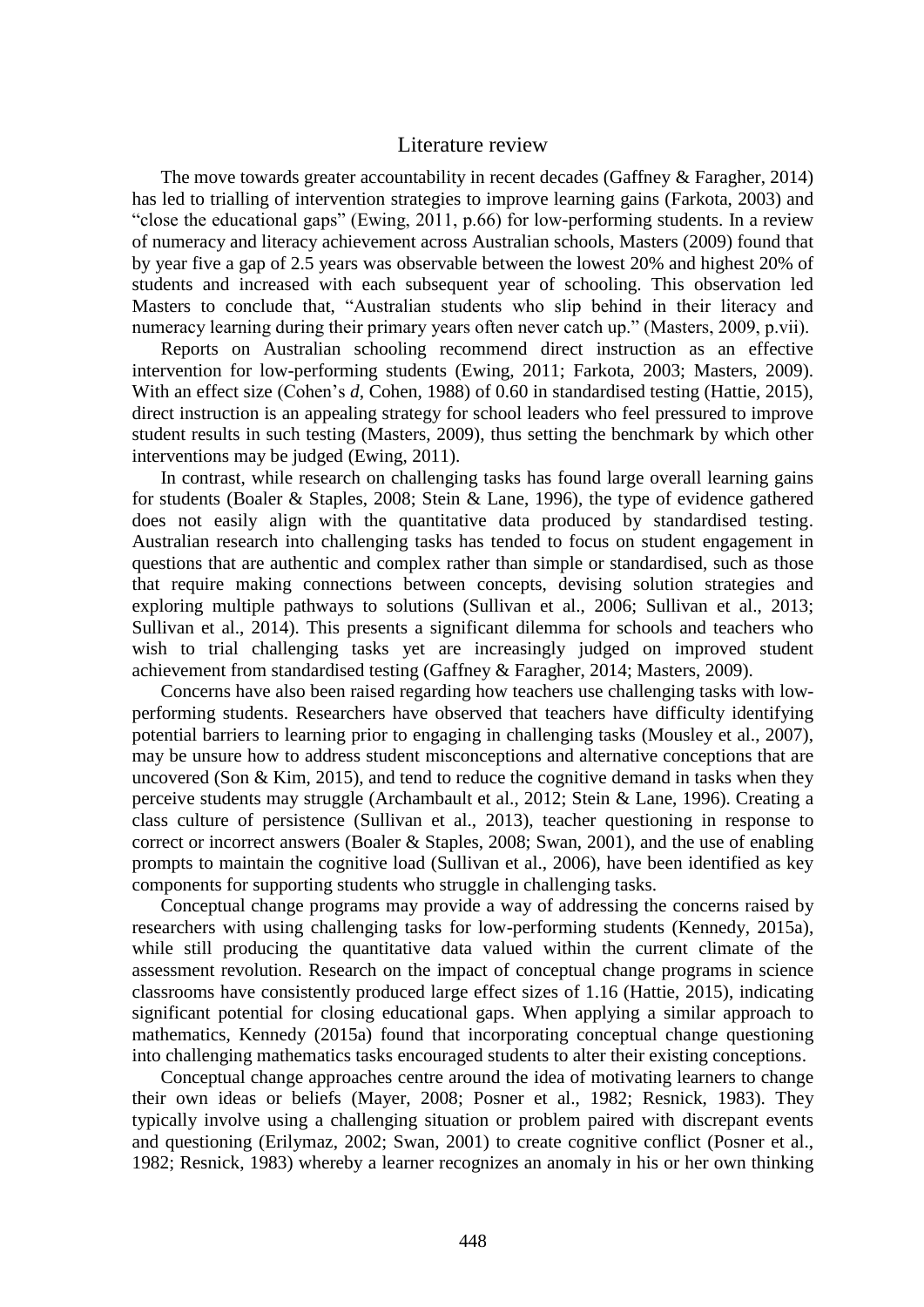and then actively constructs a new model that explains the observable facts (Mayer, 2008). In an analysis of 20 incidents of conceptual change within challenging mathematics lessons, Kennedy (2015a) identified the following common phases:

- Launch: Engaging learners with a challenging mathematical problem and identifying alternative conceptions through their initial responses.
- Exploration: Experimenting with learners' own ideas to solve the problem. When alternative conceptions were identified, the teacher juxtaposed discrepant events with questioning, until cognitive conflict was observed.
- Accommodation: Cognitive conflict was increased with questioning and discrepant events until learners recognised that their existing ideas were anomalous or inadequate. At this point learners were observed to change their own minds and develop a new idea or conception that better explained the observable facts.

Resolution: Learners solved the initial challenging problem using their new idea.

Generalisation: Learners applied the new conception to solve a challenging problem.

The current study explores the effectiveness of an intervention based on Kennedy's (2015a) model for conceptual change in challenging tasks, on the learning gains for lowperforming students. In acknowledging the current emphasis in Australian schools on improving the gains for low-performing students on standardised testing (Masters, 2009), data presented in this paper are drawn from year 3-6 classrooms from six primary schools over a two-year period using the Progressive Achievement Tests in Mathematics (PAT-M) developed by the Australian Council for Educational Research (ACER).

This paper is underpinned by several assumptions. The first assumption is that almost all students are capable of succeeding at mathematics to high levels (Askew et al., 1997). Second is the assumption that effective teaching can be defined by learning gains for students (Askew et al., 1997), and that in the end, schools are judged by increases in student achievement (Gaffney & Faragher, 2014). A third assumption is that for learning to be effective, students need to think deeply, connect ideas and be challenged (Boaler & Staples, 2008). The final assumption is that when new information conflicts with learners' existing conceptual understanding, it is either rejected outright or accommodated by changing the underlying conceptions (Posner et al., 1982; Resnick, 1983).

#### Method

#### *Context*

Leaders from six public primary schools in regional South Australia requested a professional learning project to improve learning gains for their students. Three of the schools were medium sized (pop. 100-300), three were small (pop. 60-100) and all were located within 50km of Adelaide. Leaders cited concerns about their students' performance on PAT-M and NAPLAN testing. They noted that student data from their first year of PAT-M testing (2015) were lower than expected, and that their numeracy data from 2015 NAPLAN testing showed low cohort gain for years 3-5 (see *Results* for more detail).

# *Participants*

All year 3-6 teachers and students from the primary schools participated in the study. For the purpose of this report, data are limited to the learning gains made by the lowest 20% of students by pre-test scale score, in line with the approach taken in Masters' (2009) report. Each of the primary schools participated in annual online PAT-M testing from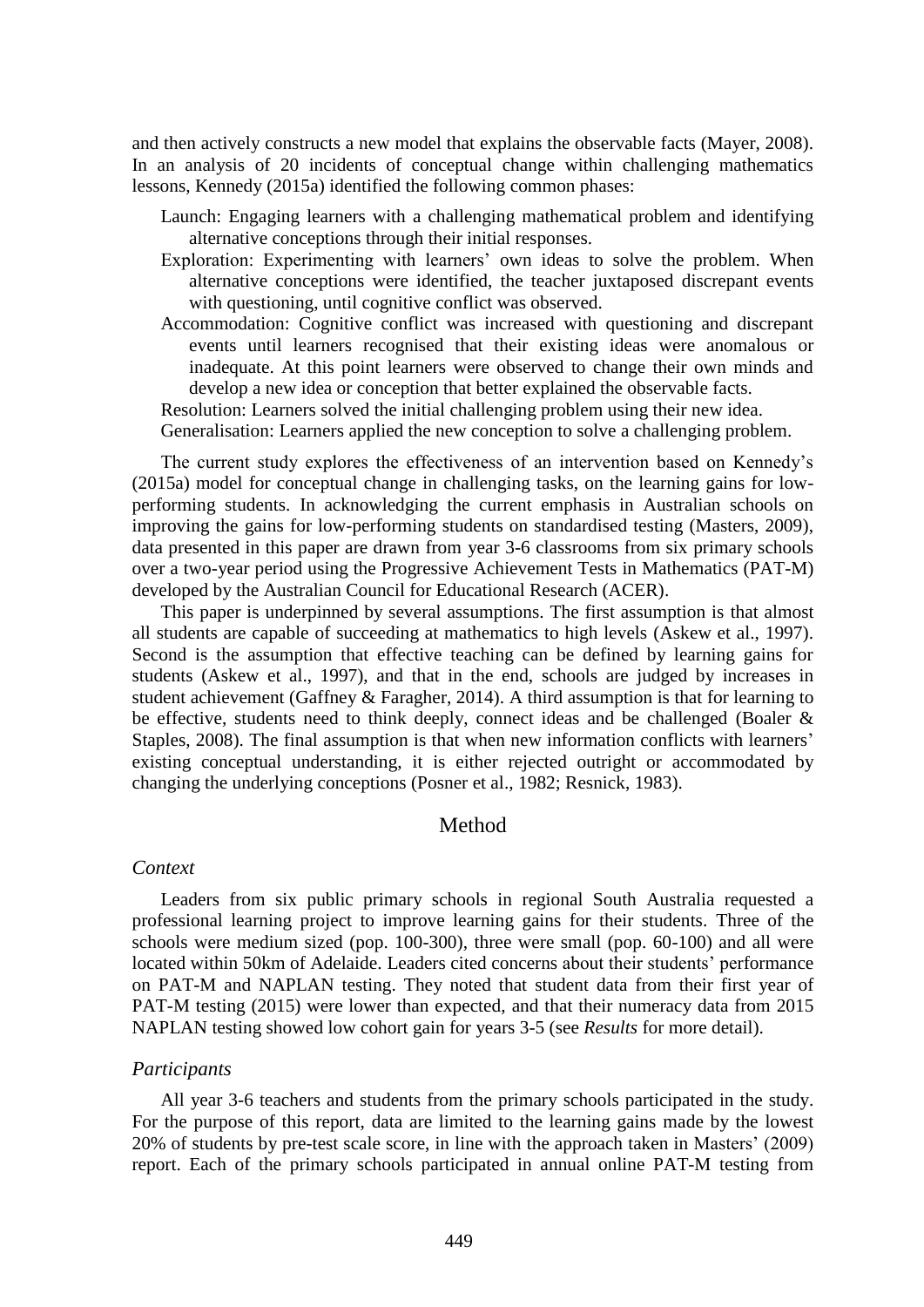September-October in 2015, 2016 and 2017 according to protocols set by South Australia's Department for Education and Child Development (DECD). All tests were marked externally by ACER and the data were returned to each school for further analysis. At the school level, data were examined to identify all students who participated in any two consecutive tests. These data points were deidentified, then grouped by year level for 2015-2016 and 2016-2017, forming six groups for further analysis (see *Table 1*).

#### *Professional learning model*

Helping teachers to reconsider and change their own beliefs is considered an important element in effective professional learning (Beswick, 2008). Within this project a conceptual change lens was applied to professional learning, for its potential to encourage teachers to reconsider and alter their own ideas or beliefs (Mayer, 2008) thereby influencing their practices (Hawley & Valli, 2000). Throughout eight days of live professional learning, leaders and key teachers from each school both raised and engaged with problems they had experienced with classroom teaching exposing their beliefs regarding the nature of mathematics, the nature of learning, the nature of problem-solving and the nature of teaching (see Askew et. al, 1997). Discrepant events such as observing modelled lessons using conceptual change, predicting and then reflecting on student responses, and trying out the teaching approach with students were used to help participants to reconsider and change their own beliefs, before they trained their remaining teachers. All teachers were provided with support from their leadership, two days of live professional learning with the researcher, an 18-hour sequence of webinars, and a set of adaptable lesson plans created by the researcher (Kennedy, 2015b) as a starting point for implementing conceptual change approaches. In the first year of the study the prepared lessons were used for 1-2 lessons per week by teachers, however, in the second year the teachers moved towards creating their own lessons using a similar structure.

#### *Data analysis*

PAT-M testing was selected for this study as it provided objective and norm-referenced information on students' level of achievement, their skills, and understanding of mathematics (Lindsey, Stephanou, Urbach, & Sadler, 2005), and as data gathered from PAT-M testing formed the basis for Australian research on the impact of direct instruction (Farkota, 2003). In the current study, published standards of expected achievement (SEA) developed by DECD (DECD, 2016) were substituted for control groups due to ethical and practical considerations, with effect size calculated using Cohen's *d* (Cohen, 1988).

To help quantify the impact of the intervention on closing the gaps for low-performing students, effect sizes for all experimental groups were also calculated in terms of months of additional mathematics gain over that which was expected in the SEA. As advance in achievement tends to change with students' year levels (Lee et al., 2012) the time-indexed approach to effect size for mathematics interventions developed by Lee et al. (2012) was applied to calculate months of additional gain. As an additional control, cohort gain data obtained in NAPLAN for the two years immediately prior to the study (2013-2015) were compared with data obtained throughout the study (2015-2017).

## Results

Data are presented below to examine the effect of the intervention on the PAT-Maths growth in mean scale score for each experimental group in comparison to the DECD SEA.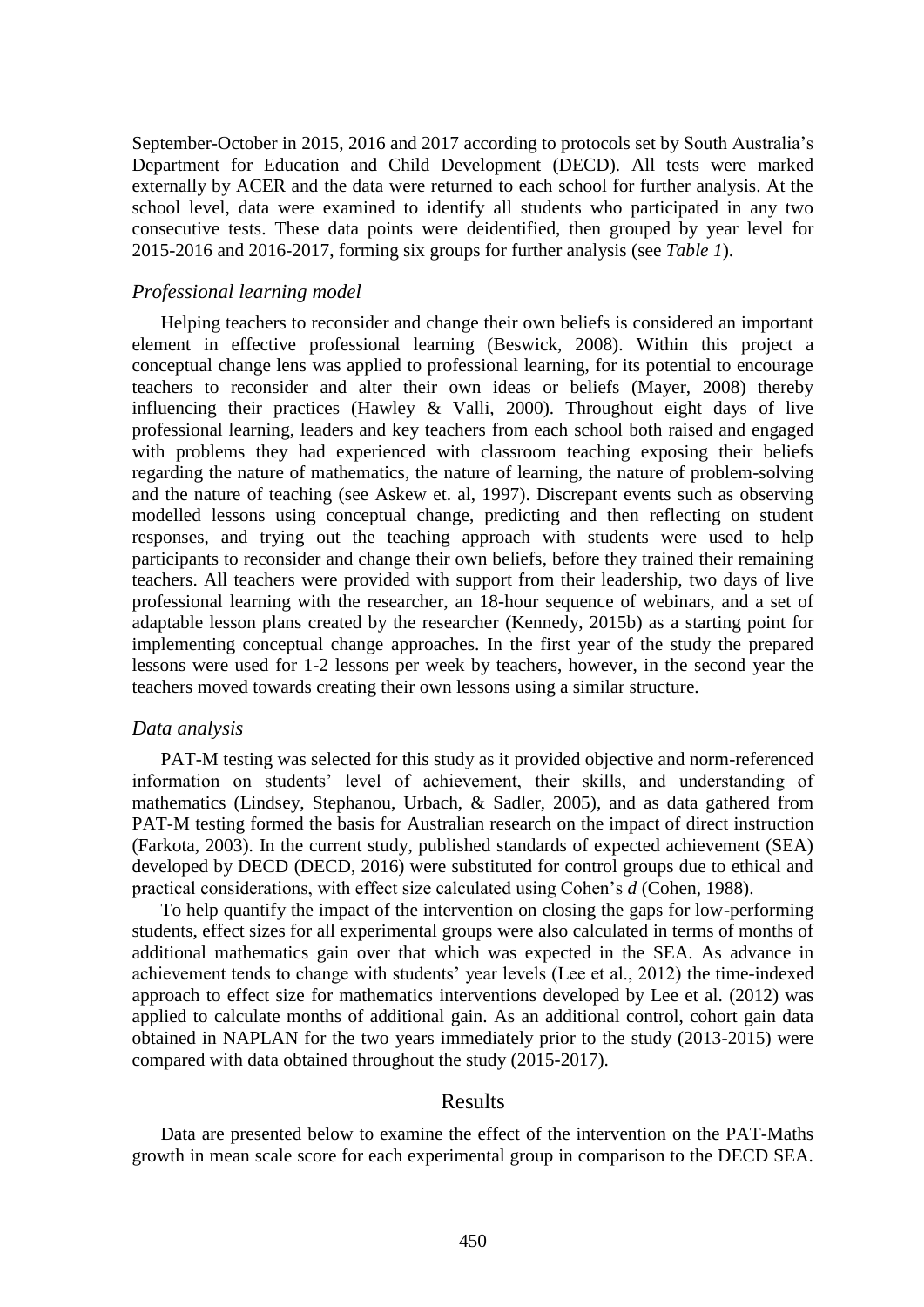For each experimental group, data from paired t-Tests are presented to demonstrate statistical significance, along with the means, standard deviations, and effect sizes. *Table 1* presents pre- and post-test comparison data for each experimental group, control data from the SEA and the effect size of the experiment. Standard deviation for each experimental group was calculated using pooled data across the pre- and post-test results. All experimental groups made statistically significant gains, with P figures at or below 0.001.

## Table 1

|                                     | Year 3-4     |           | Year $4-5$   |            | Year $5-6$  |            |
|-------------------------------------|--------------|-----------|--------------|------------|-------------|------------|
|                                     | $2015 -$     | $2016-$   | $2015 -$     | $2016-$    | $2015 -$    | $2016 -$   |
|                                     | 2016         | 2017      | 2016         | 2017       | 2016        | 2017       |
| n                                   | 22           | 21        | 17           | 21         | 20          | 16         |
| Experimental group gain             | 14.7         | 12.9      | 6.9          | 7.6        | 9.0         | 10.7       |
| (pre-test and post-test means)      | $(96.8 -$    | $(98.1 -$ | $(108.1 -$   | $(104.4 -$ | $(113.9 -$  | $(111.1 -$ |
|                                     | 111.6)       | 111.0     | 115.0        | 111.9)     | 122.9)      | 121.8      |
| DECD SEA expected gain <sup>a</sup> | $9(101-110)$ |           | $2(110-112)$ |            | 8 (112-120) |            |
| Standard deviation                  | 6.37         | 5.29      | 4.85         | 7.03       | 4.99        | 5.58       |
| t Stat                              | $-8.21$      | $-8.46$   | $-3.47$      | $-4.15$    | $-6.15$     | $-7.70$    |
| Effect size (Cohen's $d$ )          | 0.90         | 0.74      | 1.01         | 0.79       | 0.21        | 0.49       |
| Gain in months                      | 14           | 10        | 16           | 13         | 5           | 13         |

a DECD Standard of Expected Achievement Gain Data (DECD, 2016)

The first year of the project produced a large mean effect size of 0.70 across all experimental groups. This was consistent in 2016-2017 ( $d = 0.67$ ). Data pooled across the two years of the project showed an additional gain of 27 months for years 3-5 students over the SEA, and an additional gain of 29 months for years 4-6 students. *Figure 1* illustrates the gains in shown in *Table 1* for each experimental group, compared with expected gains. In five out of the six experimental groups the pre-test means were lower than SEA recommendations. In all cases, the post-test means for the experimental groups were the equal to or higher than the SEA and growth exceeded the SEA.



*Figure 1*. Learning gains by experimental group vs. expected learning gains from DECD SEA in scale score for PAT-M testing, 2015-2016 and 2016-2017.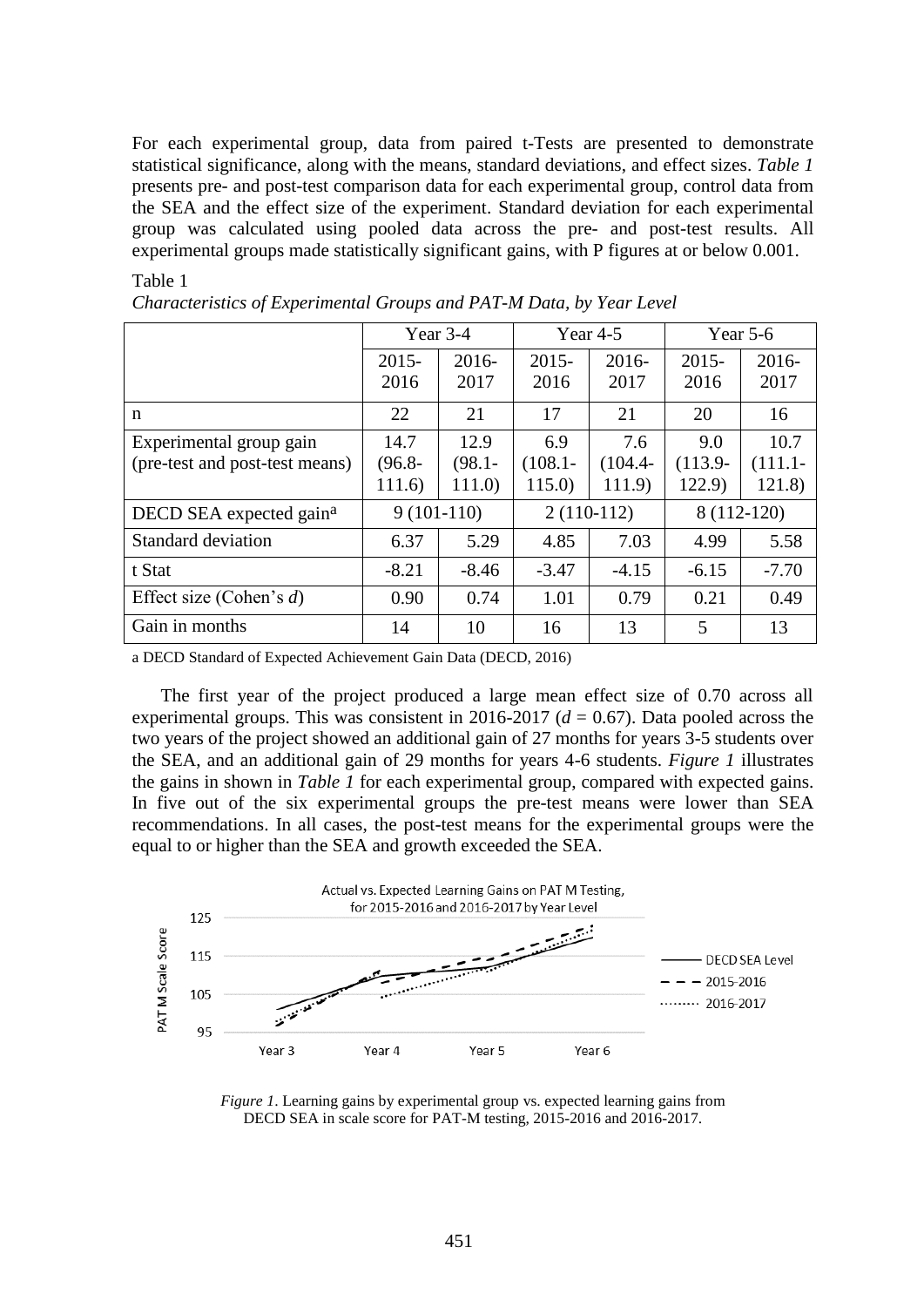To check the validity of the high effect size in PAT-M data, additional control data from NAPLAN testing for the two-year period prior to the study were compared with data obtained during the study. *Table 2* shows the comparative NAPLAN cohort gain data for the research cohort with the cohort gain for all South Australian schools. Due to the small size of three of the schools, some cohort gain data were not available for comparison. Each available school's cohort gain was calculated by subtracting the mean scale score of the pre-test from the post-test for the stated time-period, then compared with the same calculation made using publicly available data on all South Australian schools from the NAP website. *Table 2* below shows that the percentage of schools in the study meeting or exceeding SA cohort gain for years 3-5 rose from 60% to 83% over the period of the study. This improvement in control data from NAPLAN supports the validity of the PAT-M data.

#### Table 2

*Comparing year 3-5 Cohort gain data in NAPLAN prior to and during the study*

| Percentage of schools that met the 2013-2015 SA gain <sup>a</sup> | 3 out of 5 schools $(60\%)$ |
|-------------------------------------------------------------------|-----------------------------|
| Percentage of schools that met the 2015-2017 gain <sup>a</sup>    | 5 out of 6 schools $(83%)$  |

aCohort gain calculations were made using data from the MySchool and NAP websites.

# Discussion

The research reported in this article explored the effect of an intervention using Kennedy's (2015a) model for integrating conceptual change within challenging problems on the mathematics learning gains made by low-performing students in six SA primary schools. The primary finding was that the student achievement improved significantly above the expected levels on standardised testing, thus closing the educational gap faced by low-performing students.

The intervention reported on in this study produced a high effect size of 0.7 over and above the annual gain expected for PAT-M provided in the DECD SEA, for the lowest 20% of students. This was consistent across both years of data collection. As teachers are under pressure to improve student results on standardised testing (Gaffney & Faragher, 2014) PAT-M data analysis was selected for this study to enable comparison with existing research. The effect size of the intervention reported on in this study exceeded the benchmark of 0.60 set by direct instruction (Ewing, 2011; Hattie, 2015).

This study sought to quantify the effectiveness of the intervention on closing the educational gap experienced by low-performing students. Masters (2009) reported that the educational gap between the lowest and highest 20% of year five students was 2.5 years. Data from this study indicate that the lowest 20% of students from years 3-5 gained an additional 27 months over the expected growth, and the lowest 20% of students from years 4-6 gained an additional 29 months over the expected growth (see Lee et al., 2012). Over the course of the study all experimental groups were observed to catch up with the recommended SEA for PAT-M within 12 months, with the growth for all groups significantly exceeding the recommendations. These findings indicate significant potential for conceptual change interventions based on Kennedy's (2015a) model, in closing educational gaps for low-performing students.

#### *Limitations*

This study has several limitations. In terms of participants, this study contains data from a relatively small number of students, all from small to medium primary schools in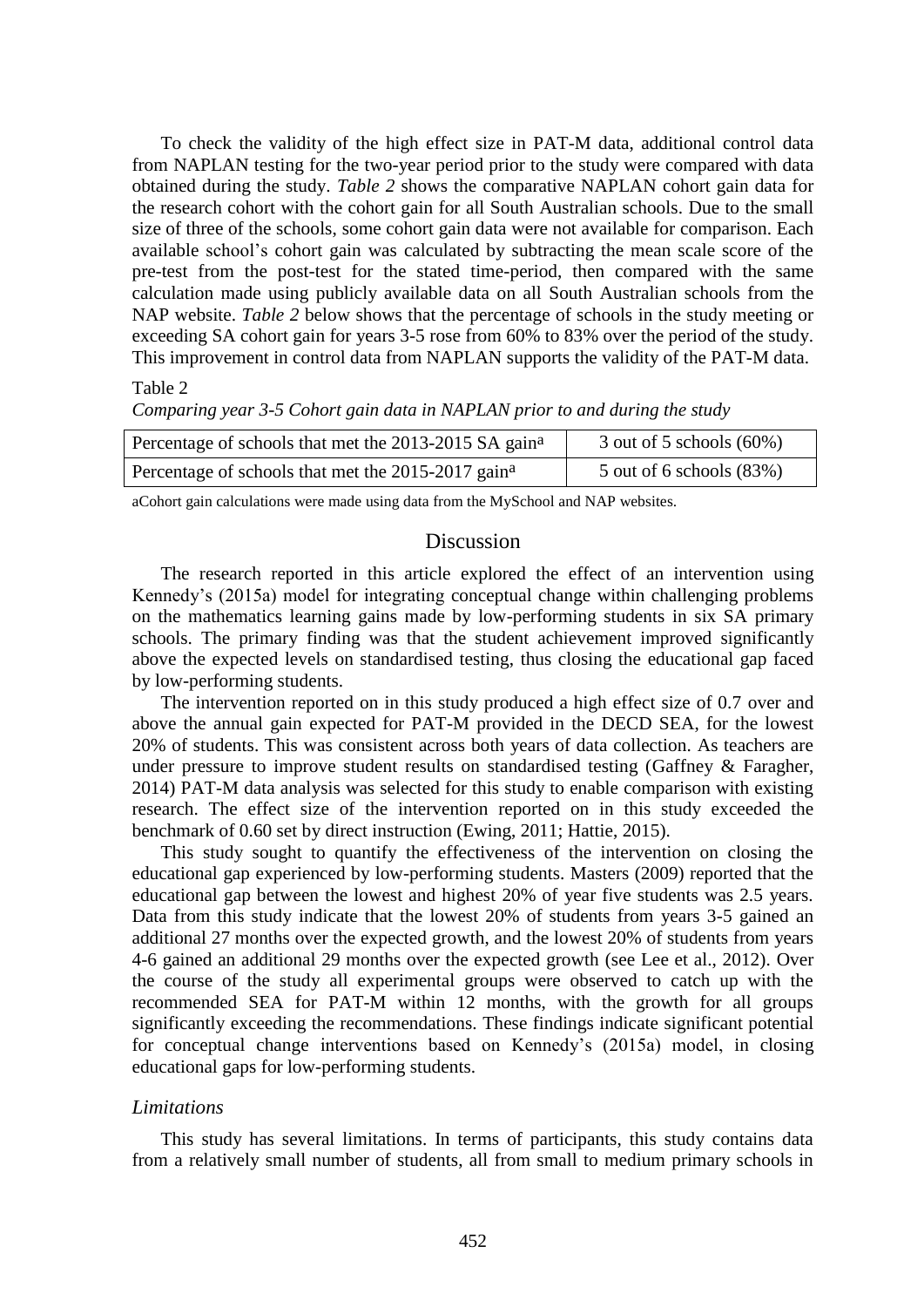regional South Australian schools. A larger study, with more varied schools, is recommended to confirm the findings. A second limitation is that baseline data for PAT-M gain were not available for this study, so control data from both the DECD SEA and from NAPLAN were used to compensate and to check the reliability of the growth. It would be useful to repeat the study with a larger group of students and teachers for whom baseline PAT-M gain data are available to confirm the findings. A final limitation is that the researcher used her own resources for part of this study as other research and resources on conceptual change approaches in mathematics are limited. To manage this potential conflict of interest, all data were collected, analysed and reported using external sources from ACER (PAT-M), the Australian Curriculum and Assessment Authority (NAPLAN) and DECD (SEA). All data are available on request. Future reports derived from the current study are expected to report on the impact of the professional learning model on teacher beliefs and practices, as well as examining the effectiveness of interventions based on Kennedy's (2015a) model on the learning gains made by high-performing students.

#### Conclusion

The results of this study indicate that standardised mathematics testing results for lowperforming students from years 3-6 improved when an intervention based on Kennedy's (2015a) model for conceptual change within challenging tasks was implemented for 1-2 lessons per week over a two-year period. A large and statistically significant effect of 0.7 was observed across each experimental group, for each year of the project. Over the course of the study, all experimental groups caught up with recommendations provided by DECD for PAT-M, with low-performing students from years 3-5 gaining an additional 27 months over the expected growth, and low-performing students from years 4-6 gaining an additional 29 months over the expected growth. This suggests that Kennedy's (2015a) model may provide a viable intervention for improving the learning gains and addressing the education gaps experienced by low-performing students.

## Acknowledgements

This research project was financially supported by the schools involved, using resources produced by the researcher.

# References

- Archambault, I., Janosz, M., and Chouinard, R. (2012). Teacher beliefs as predictors of adolescents' cognitive engagement and achievement in mathematics. The Journal of Educational Research, 105, 319- 328.
- Askew, M., Brown, M., Rhodes, V., Johnson, D., and William, D. (1997). Effective teachers of numeracy. Final report. London: King's College.
- Beswick, K. (2008). Influencing Teachers' Beliefs About Teaching Mathematics for Numeracy to Students with Mathematics Learning Difficulties, Mathematics Teacher Education and Development, 9, pp.3-20.
- Boaler, J., and Staples, M. (2008). Creating mathematical futures through an equitable teaching approach: the case of railside school. Teachers College Record, 110(3), 608-645.
- Broadfoot, P., and Black, P. (2004). Redefining assessment? The first ten years of assessment in education. Assessment in Education, 11(1), 7-27.
- Cohen, J. (1988). Statistical power analysis for behavioural sciences. Hillsdale, NJ: Erlbaum.
- Cooney, T. (2001). Considering the paradoxes, perils, and purposes of conceptualizing teacher development. In F. Lin, and, T. Cooney (Eds.), Making sense of mathematics teacher education (pp. 9-32). Dordrecht: Kluwer Academic Publishers.
- Department for Education and Child Development. (2016). DECD Standard of Educational Attainment. Adelaide: DECD